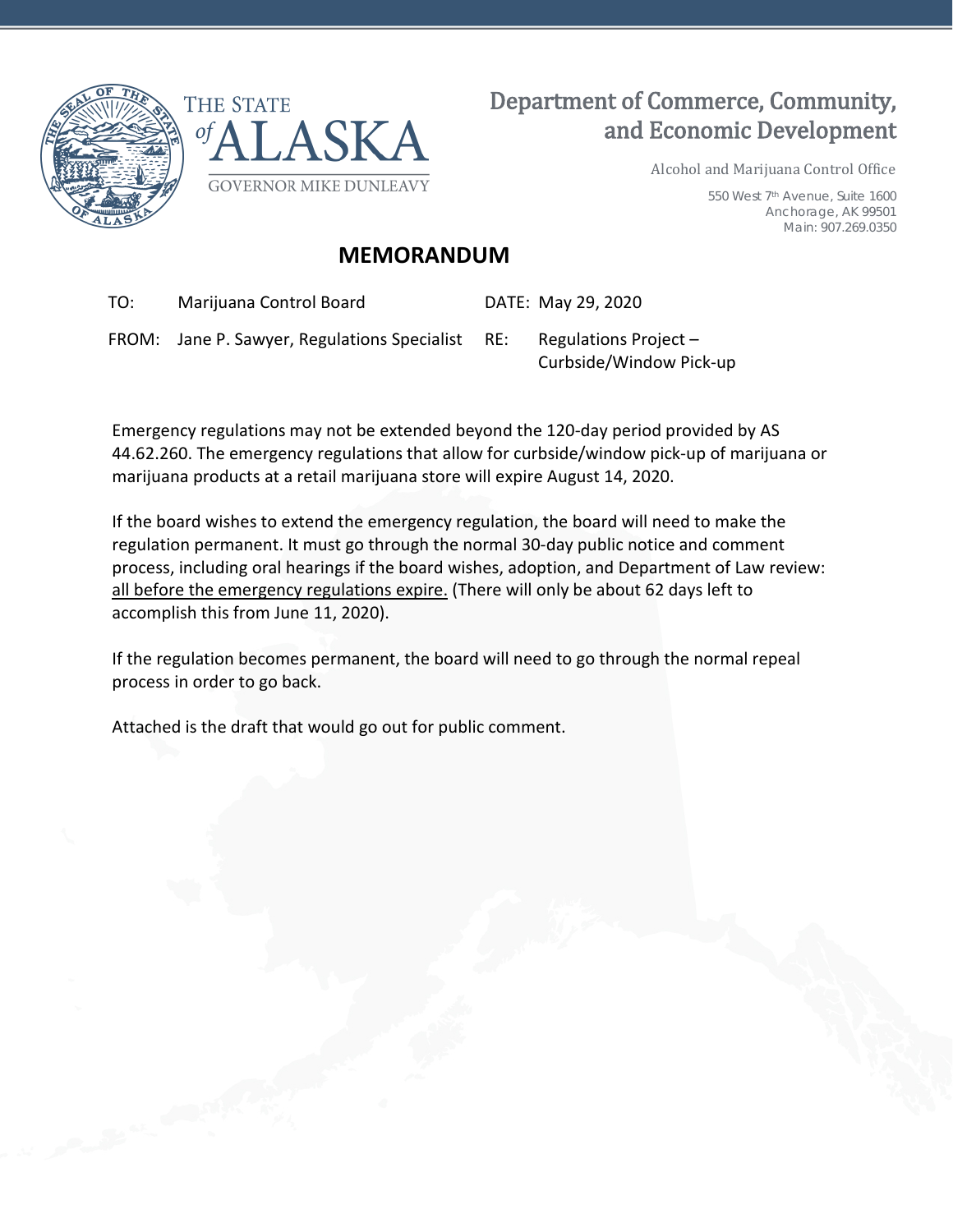(Words in boldface and underlined indicate language being added; words [CAPITALIZED AND BRACKETED] indicate language being deleted.)

The emergency regulation 3 AAC 306.995 is made permanent and that section is amended to read:

3 AAC 306.995. **Internet and phone orders; exterior window or curbside pickup.** (a) A retail marijuana store licensed under 3 AAC 306.300 may accept internet or telephonic orders of marijuana or marijuana products from consumers if consumers intend to be physically present at the time of purchase on the licensed premises or at the location designated for exterior window or curbside pickup **before [insert date]**

(b) A retail marijuana store licensed under 3 AAC 306.300 may provide exterior window or curbside pickup of marijuana and marijuana products sold at retail **before [insert date]**only if:

(1) the marijuana or marijuana product offered for sale does not exceed the amounts set out under 3 AAC 306.355 and is packaged as required under 3 AAC 306.345;

(2) A holder of a marijuana handler permit completing the sale verifies the requirements of 3 AAC 306.350 are satisfied and that the purchaser is not an intoxicated or drunken person as described under 3 AAC 306.310(a)(4);

(3) the licensee extends the video surveillance requirements of 3 AAC 306.720 to include the area designated for exterior window or curbside pickup;

(4) the licensee submits, as applicable, a request for an operating plan change in accordance with 3 AAC 306.703 or a request for licensed premises alteration in accordance with 3 AAC 306.705, for which fees shall be waived, and the director provides written approval of such change or alteration; and